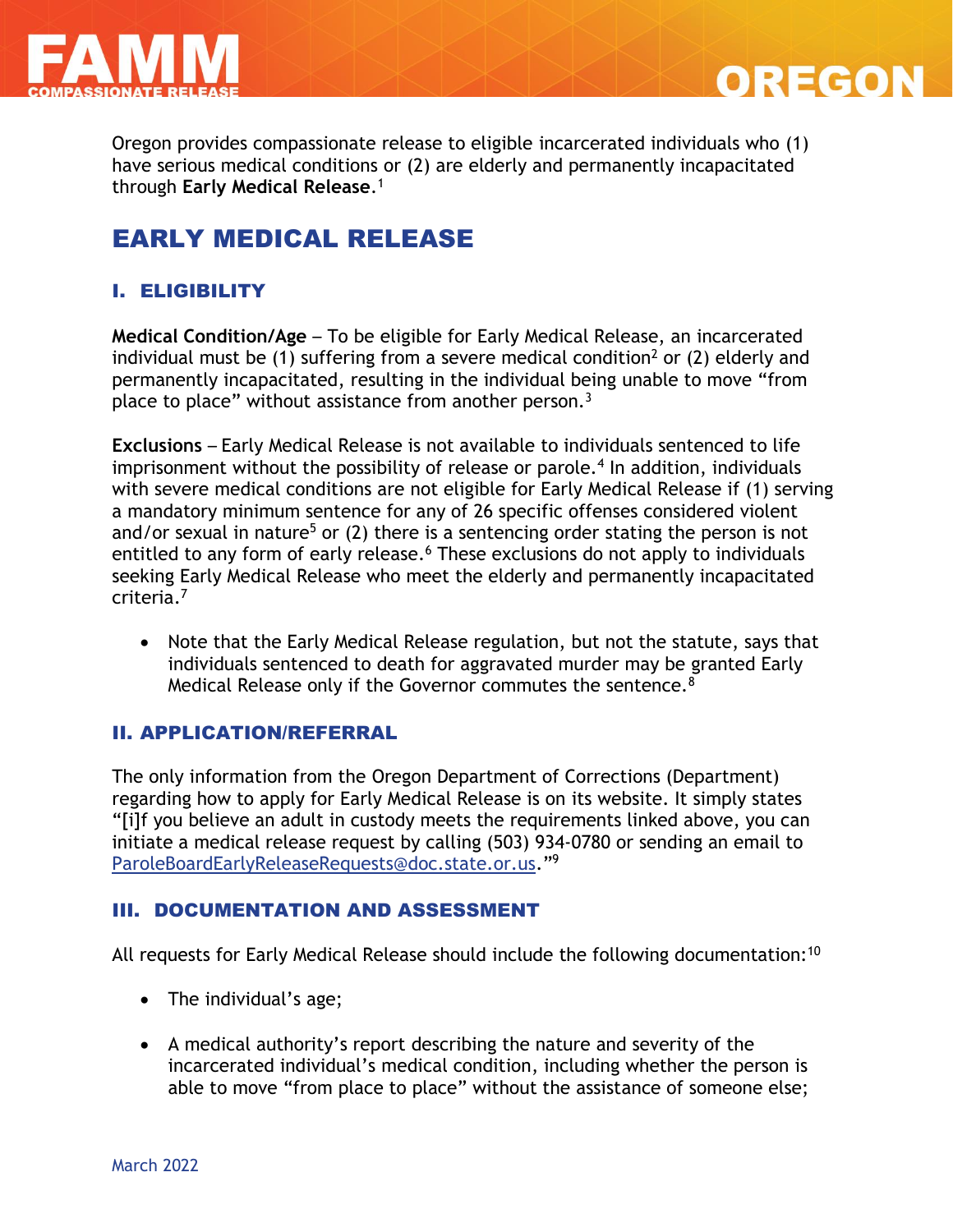- If the individual has a terminal illness, the medical authority's indication of whether there is a "reasonable belief" that the person's life expectancy is less than 12 months;
- The reasons that continued incarceration of the individual would be cruel and inhumane;
- A recommendation from the superintendent of the individual's facility;
- The Department Director's recommendation as to whether an early release is compatible with the best interests of the incarcerated individual and society; and
- A release plan, which must include Department-verified information describing the individual's housing options in the community and proposed continuation of medical care.

## IV. DECISION-MAKING PROCESS

**Decision-Maker** – The Board of Parole and Post-Prison Supervision is responsible for granting Early Medical Releases.<sup>11</sup>

**Decision Process** – The Board reviews the Department's recommendation and will grant Early Medical Release if it determines that continued incarceration of the individual is cruel and inhumane and that early release is compatible with the best interests of both the individual and society.<sup>12</sup>

- Hearing If a hearing would threaten the individual's or Board members' health and safety, the Board will consider the Early Medical Release "administratively" and may grant it upon an affirmative majority vote.<sup>13</sup> The Board's general hearing, disclosure, and record-making rules apply to Early Medical Release hearings. 14
- Notice Prior to any hearing or administrative decision under the Early Medical Release rules, the Board must notify victims who have requested notification of the release of a particular individual.<sup>15</sup>

**Conditions and Prerelease Planning** – The Board is responsible for establishing the individual's release plan criteria and must ensure appropriate supervision and services.<sup>16</sup>

## V. POST-DECISION

Neither Oregon law nor Department or Board rules provide information on (1) the appeal rights of individuals denied Early Medical Release; (2) the effect, if any, on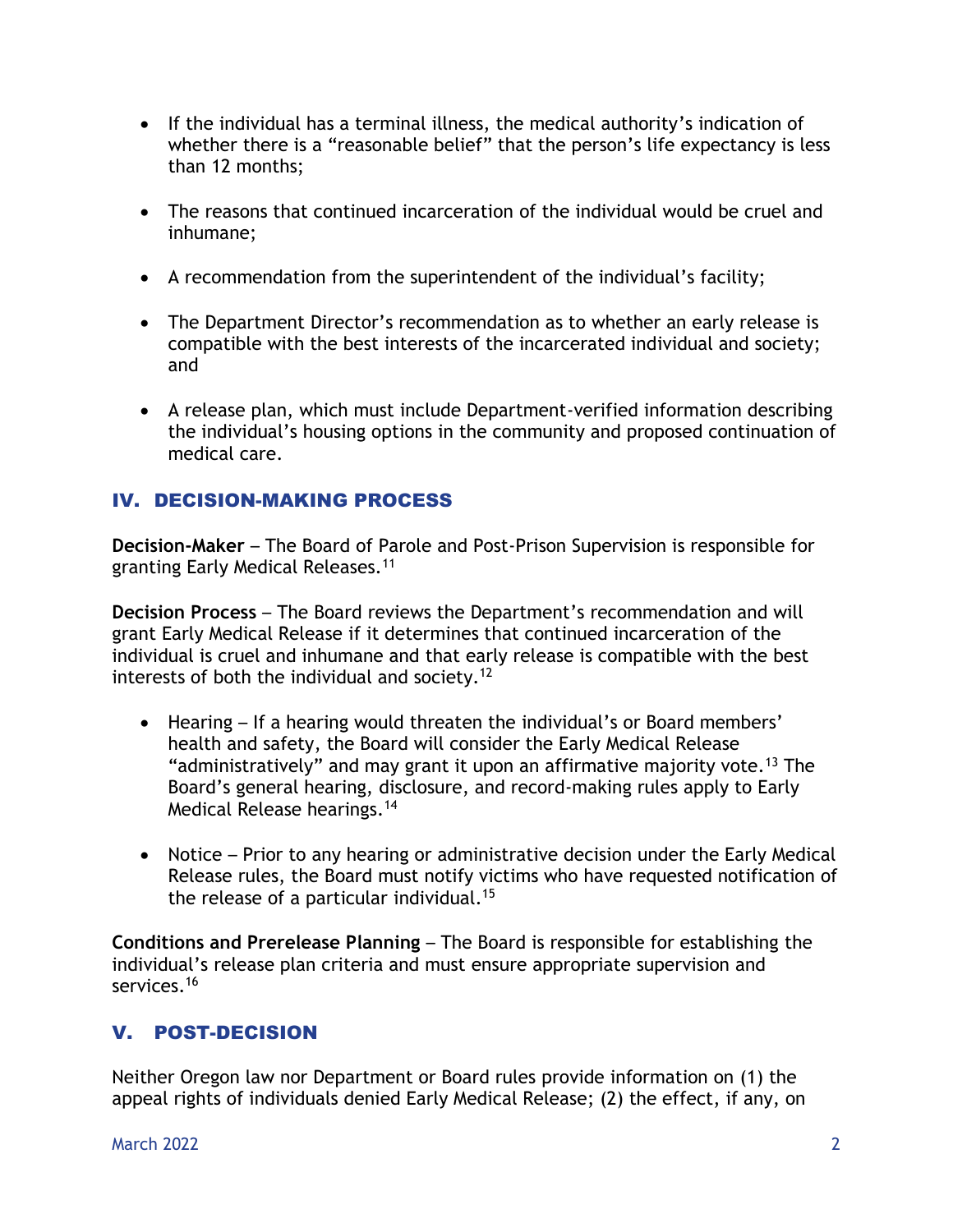eligibility for other forms of release; or (3) when Early Medical Releases can be revoked or terminated.

## VI. REPORTING/STATISTICS

The Board is not required to report any data on Early Medical Releases and has not published information on how many Early Medical Release requests it granted in 2019 and 2020.

The Department provided the following information in response to FAMM's request for information on the number of Early Medical Releases. 17

- In 2019, of the 47 individuals for whom release was requested:
	- $\circ$  20 were statutorily ineligible;
	- o 10 did not meet medical criteria;
	- o Seven individuals were released;
	- $\circ$  Six individuals passed away or before they could be released or while their cases were pending;
	- o Three were handled outside the process; and
	- o One was denied due to seriousness of the offense.
- In 2020, of the 11 individuals for whom release was requested:
	- o Five were statutorily ineligible;
	- o Four did not meet medical criteria;
	- o Two were handled outside the process; and
	- o No one was released to Early Parole Release.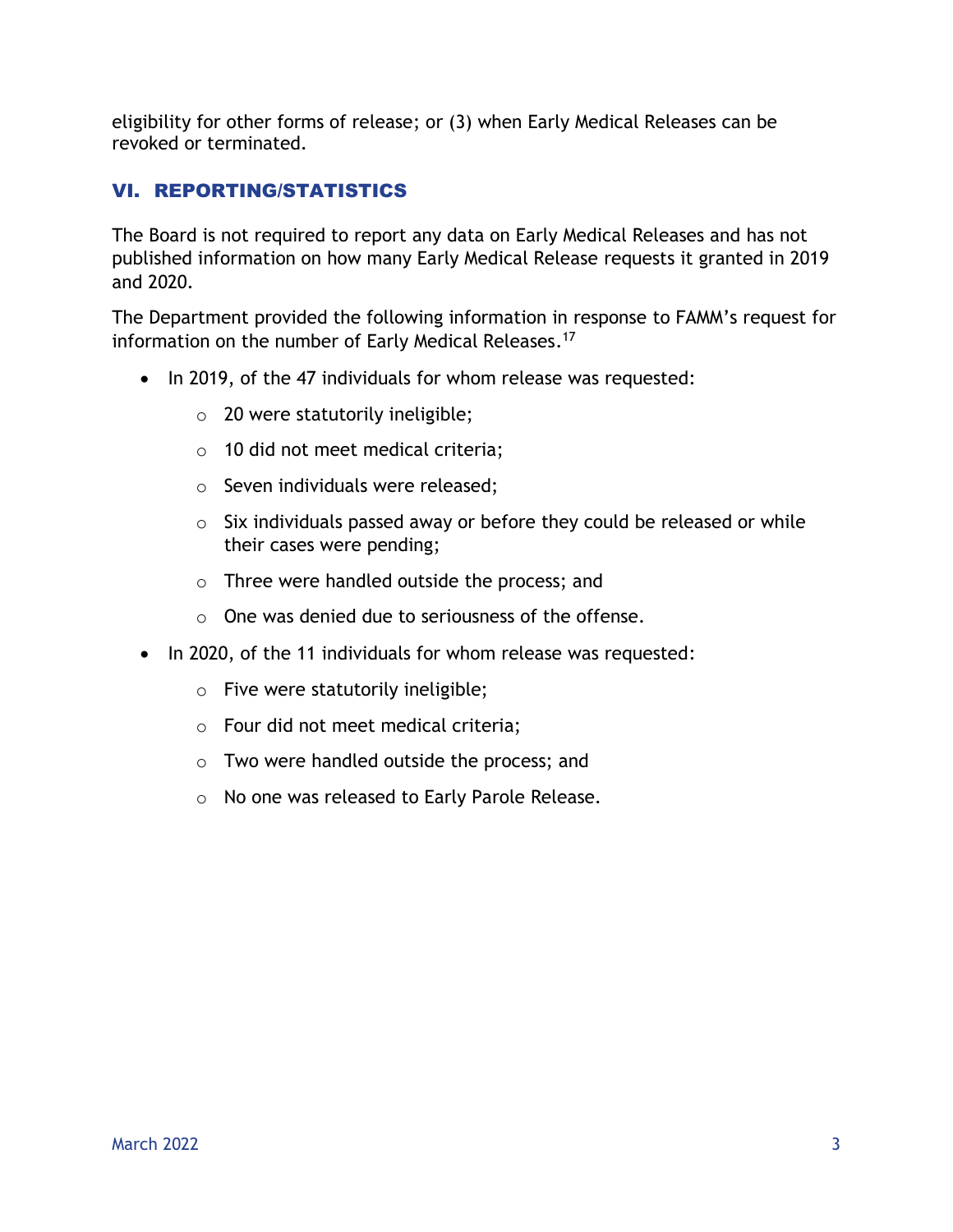# OREGON COMPASSIONATE RELEASE PRIMARY LEGAL SOURCES

### EARLY MEDICAL RELEASE

#### **Statute**

Oregon Revised Statutes, §§ 144.122 and 144.126 (2019), available through the Oregon Legislature, [https://www.oregonlegislature.gov/bills\\_laws/ors/ors144.html.](https://www.oregonlegislature.gov/bills_laws/ors/ors144.html)

#### **Regulations**

Oregon Administrative Rule 255-040-0028 (2021), available through the Oregon Secretary of State, [https://secure.sos.state.or.us/oard/viewSingleRule.action?ruleVrsnRsn=32804.](https://secure.sos.state.or.us/oard/viewSingleRule.action?ruleVrsnRsn=32804)

#### **Agency Policy/Publications**

Oregon Department of Corrections, Early Release Options (May 28, 2020), [https://olis.oregonlegislature.gov/liz/2019I1/Downloads/CommitteeMeetingDocument/222066.](https://olis.oregonlegislature.gov/liz/2019I1/Downloads/CommitteeMeetingDocument/222066)

Oregon Department of Corrections, Frequently Asked Questions: Early Medical Release (undated), [https://www.oregon.gov/doc/covid19/Pages/faq.aspx.](https://www.oregon.gov/doc/covid19/Pages/faq.aspx)

Oregon Board of Parole and Post-Prison Supervision, Early Medical Release Eligibility (undated), [https://www.oregon.gov/boppps/Documents/Policies/Early%20Medical%20Release%20Eligibility.pdf.](https://www.oregon.gov/boppps/Documents/Policies/Early%20Medical%20Release%20Eligibility.pdf)